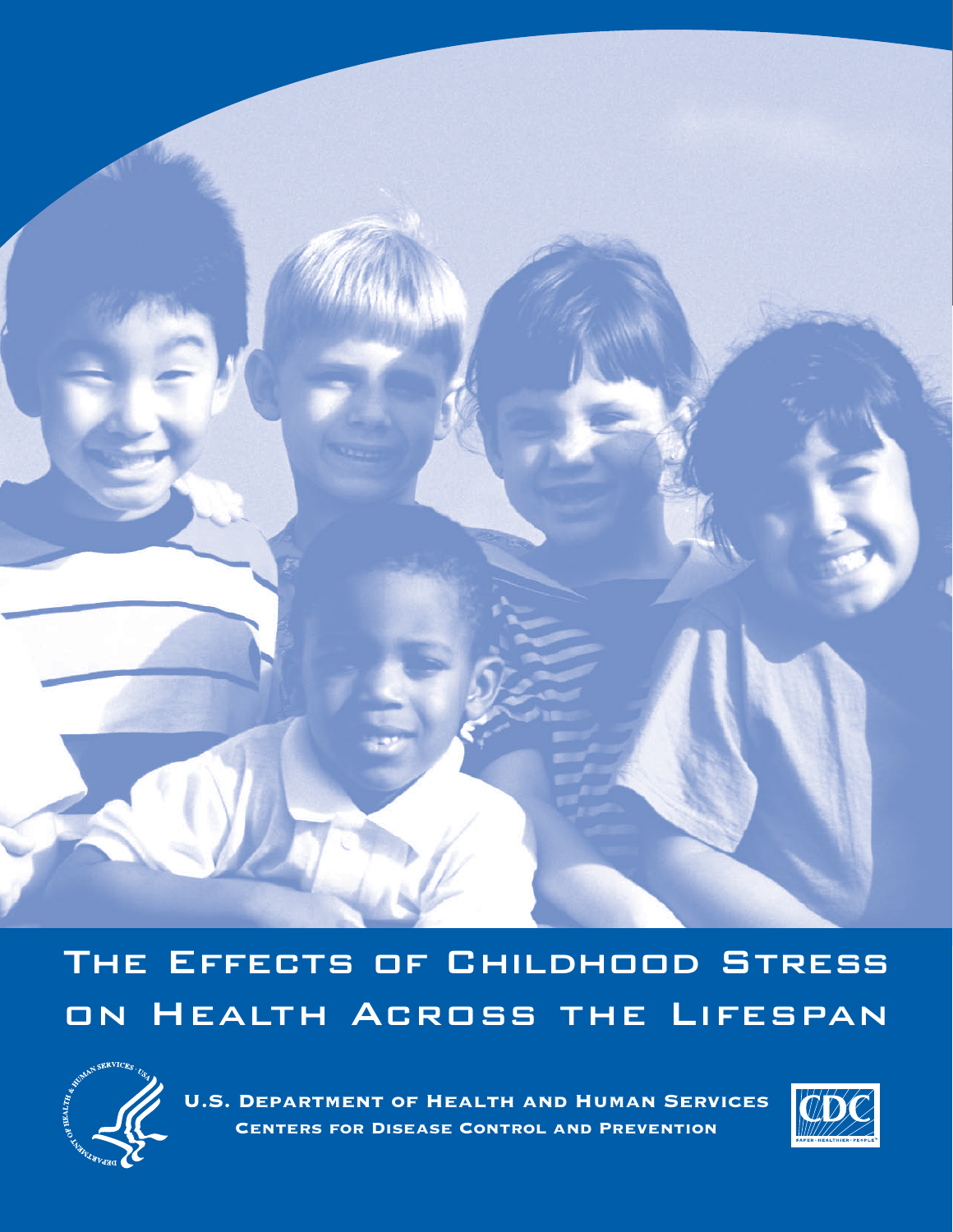*The Effects of Childhood Stress on Health Across the Lifespan is a publication of the National Center for Injury Prevention and Control of the Centers for Disease Control and Prevention.*

Centers for Disease Control and Prevention Julie L. Gerberding, M.D., M.P.H., Director

Coordinating Center for Environmental Health and Injury Prevention Henry Falk, M.D., M.P.H., Director

National Center for Injury Prevention and Control Ileana Arias, Ph.D., Director

> Division of Violence Prevention W. RODNEY HAMMOND, PH.D., DIRECTOR

### **AUTHORS** Jennifer S. Middlebrooks, M.S.W., M.P.H. Natalie C. Audage, M.P.H.

*Suggested citation: Middlebrooks JS, Audage NC. The Effects of Childhood Stress on Health Across the Lifespan. Atlanta (GA): Centers for Disease Control and Prevention, National Center for Injury Prevention and Control; 2008.*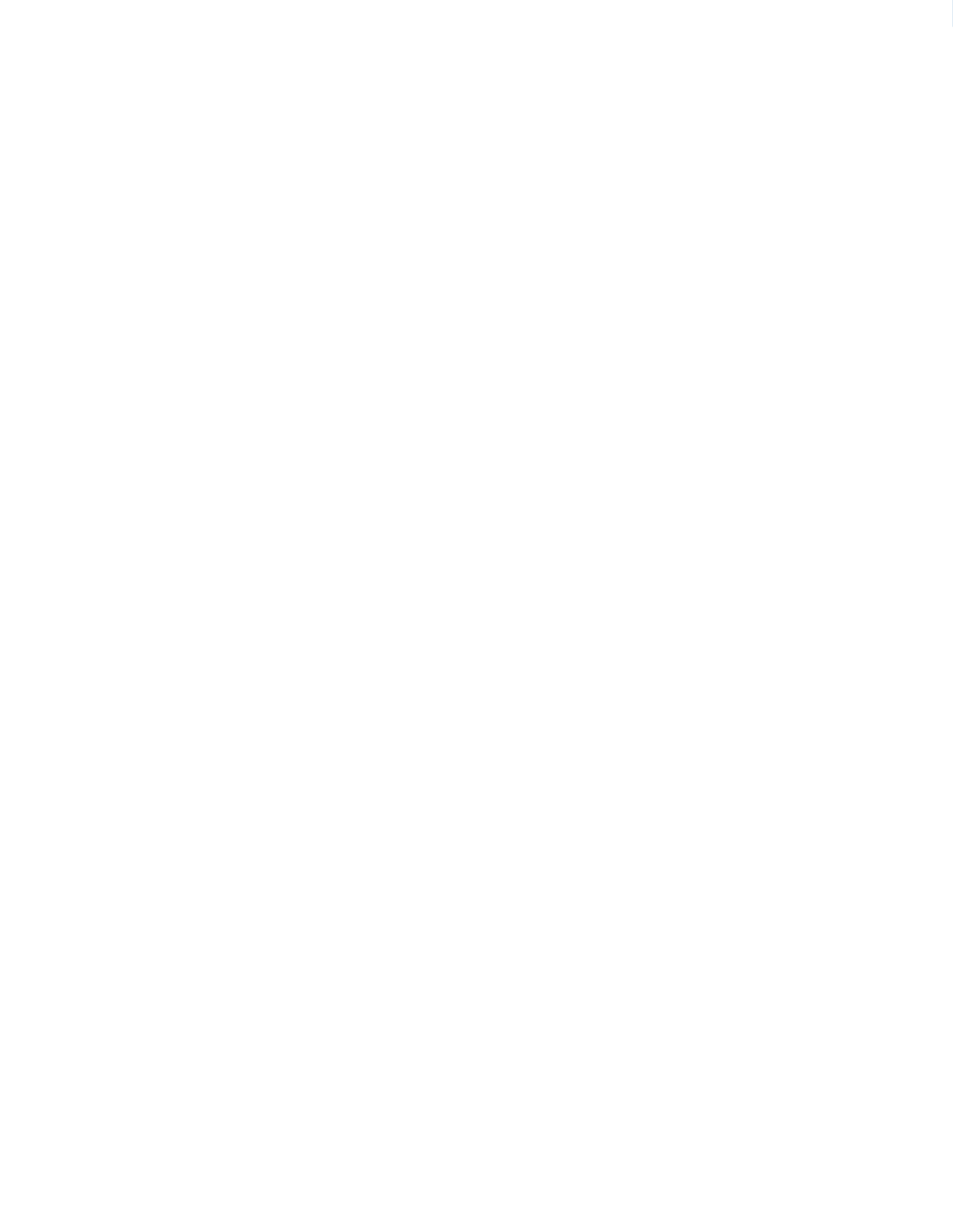### The Effects of Childhood Stress on Health across the Lifespan

Stress is an inevitable part of life. Human beings experience stress early, even before they are born. A certain amount of stress is normal and necessary for survival. Stress helps children develop the skills they need to cope with and adapt to new and potentially threatening situations throughout life. Support from parents and/or other concerned caregivers is necessary for children to learn how to respond to stress in a physically and emotionally healthy manner.

The beneficial aspects of stress diminish when it is severe enough to overwhelm a child's ability to cope effectively. Intensive and prolonged stress can lead to a variety of short- and long-term negative health effects. It can disrupt early brain development and compromise functioning of the nervous and immune systems. In addition, childhood stress can lead to health problems later in life including alcoholism, depression, eating disorders, heart disease, cancer, and other chronic diseases.

The purpose of this publication is to summarize the research on childhood stress and its implications for adult health and well-being. Of particular interest is the stress caused by child abuse, neglect, and repeated exposure to intimate partner violence (IPV). We hope this publication provides practitioners, especially those working in violence prevention, with ideas about how to incorporate this information into their work.

### Types of Stress

Following are descriptions of the three types of stress that The National Scientific Council on the Developing Child has identified based on available research:1

**Positive stress** results from adverse experiences that are short-lived. Children may encounter positive stress when they attend a new daycare, get a shot, meet new people, or have a toy taken away from them. This type of stress causes minor physiological changes including an increase in heart rate and changes in hormone levels. With the support of caring adults, children can learn how to manage and overcome positive stress. This type of stress is considered normal and coping with it is an important part of the development process.

**Tolerable stress** refers to adverse experiences that are more intense but still relatively short-lived. Examples include the death of a loved one, a natural disaster, a frightening accident, and family disruptions such as separation or divorce. If a child has the support of a caring adult, tolerable stress can usually be overcome. In many cases, tolerable stress can become

**Stress** *is internal or external influences that disrupt an individual's normal state of wellbeing. These influences are capable of affecting health by causing emotional distress and leading to a variety of physiological changes. These changes include increased heart rate, elevated blood pressure, and a dramatic rise in hormone levels.*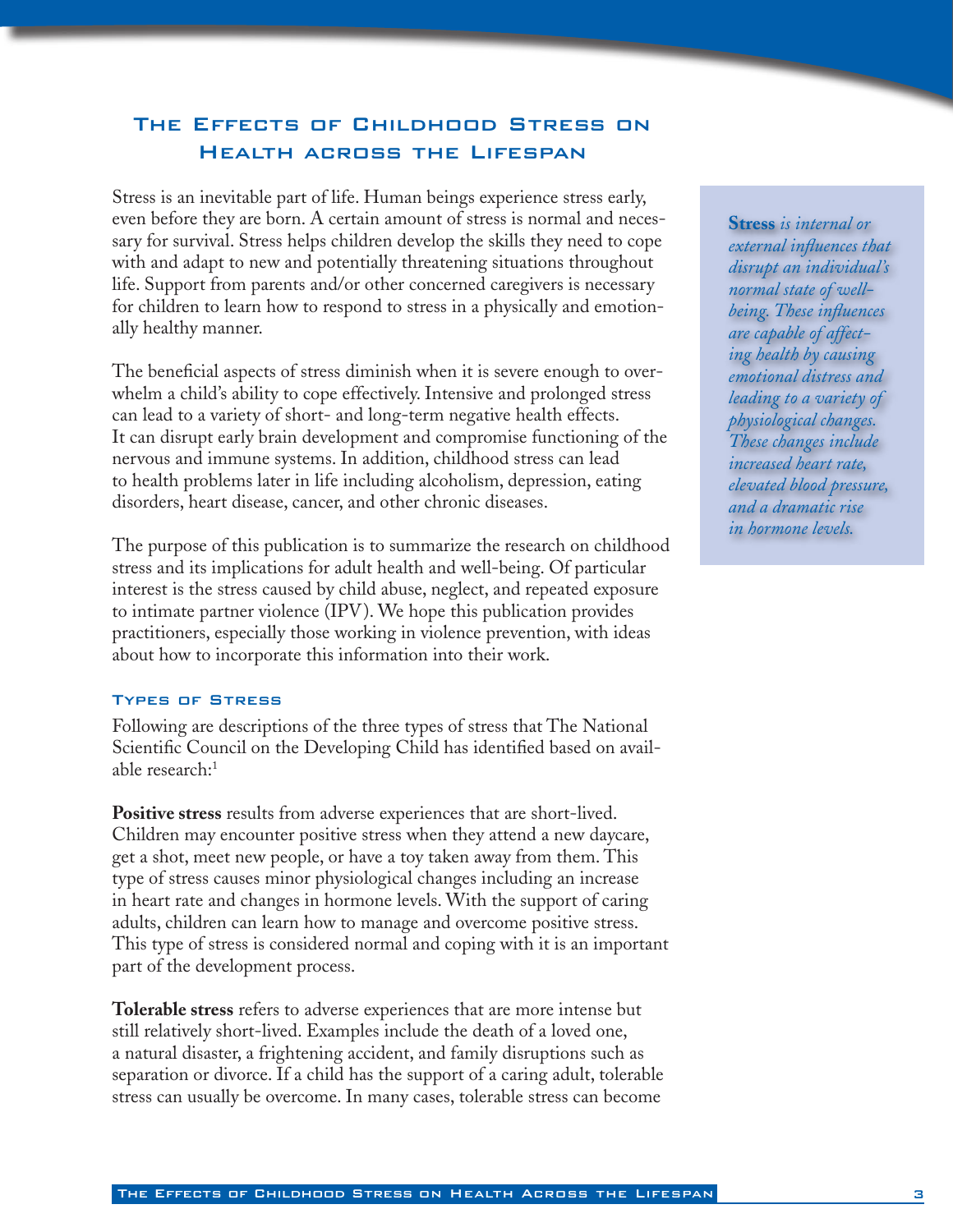positive stress and benefit the child developmentally. However, if the child lacks adequate support, tolerable stress can become toxic and lead to longterm negative health effects.

**Toxic stress** results from intense adverse experiences that may be sustained over a long period of time—weeks, months or even years. An example of toxic stress is child maltreatment, which includes abuse and neglect. Children are unable to effectively manage this type of stress by themselves. As a result, the stress response system gets activated for a prolonged amount of time. This can lead to permanent changes in the development of the brain. The negative effects of toxic stress can be lessened with the support of caring adults. Appropriate support and intervention can help in returning the stress response system back to its normal baseline.

### The Effects of Toxic Stress on Brain Development in Early Childhood

The ability to manage stress is controlled by brain circuits and hormone systems that are activated early in life. When a child feels threatened, hormones are released and they circulate throughout the body. Prolonged exposure to stress hormones can impact the brain and impair functioning in a variety of ways.

- Toxic stress can impair the connection of brain circuits and, in the extreme, result in the development of a smaller brain.<sup>1</sup>
- Brain circuits are especially vulnerable as they are developing during early childhood. Toxic stress can disrupt the development of these circuits. This can cause an individual to develop a low threshold for stress, thereby becoming overly reactive to adverse experiences throughout life.1
- High levels of stress hormones, including cortisol, can suppress the body's immune response. This can leave an individual vulnerable to a variety of infections and chronic health problems.<sup>1</sup>
- Sustained high levels of cortisol can damage the hippocampus, an area of the brain responsible for learning and memory. These cognitive deficits can continue into adulthood.<sup>1</sup>

The National Scientific Council on the Developing Child has been studying the effects of toxic stress on brain development. Papers summarizing the scientific literature can be found on-line at www.developingchild.net.

### **Toxic stress** *results*

*from adverse experiences that may be sustained for a long period of time. This type of stress can disrupt early brain development, compromise the functioning of important biological systems, and lead to long-term health problems.* 

### **Child maltreatment***,*

*a source of toxic stress, is a significant public health problem in the United States. An estimated 8,755,000 juvenile victims live in this country.2 That means that more than 1 of 7 children between the ages of 2 and 17 years have experienced maltreatment.2 This includes physical abuse, sexual abuse, psychological or emotional abuse, neglect, and custodial interference or family abduction. The perpetrators are family (77%), acquaintances (23%), and strangers (2%).2*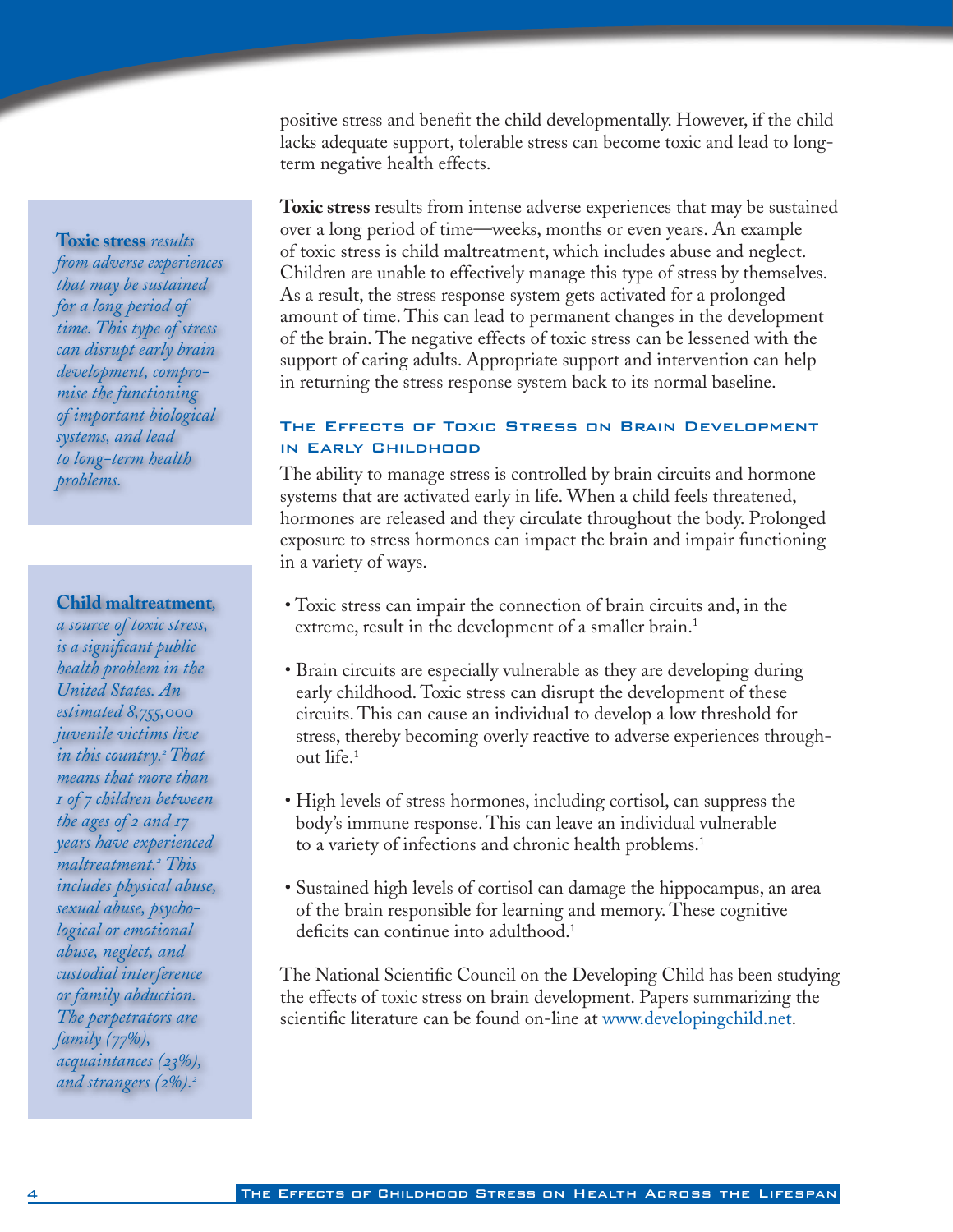### The Effects of Toxic Stress on Adult Health and Well-Being

Research findings demonstrate that childhood stress can impact adult health. The Adverse Childhood Experiences (ACE) Study is particularly noteworthy because it demonstrates a link between specific 1) violence– related stressors, including child abuse, neglect, and repeated exposure to intimate partner violence, and 2) risky behaviors and health problems in adulthood.

### *The ACE Study*

The ACE Study, a collaboration between the Centers for Disease Control and Prevention (CDC) and Kaiser Permanente's Health Appraisal Clinic in San Diego, uses a retrospective approach to examine the link between childhood stressors and adult health. Over 17,000 adults participated in the research, making it one of the largest studies of its kind. Each participant completed a questionnaire that asked for detailed information on their past history of abuse, neglect, and family dysfunction as well as their current behaviors and health status. Researchers were particularly interested in participants' exposure to the following ten ACE:3

### Abuse

- Emotional
- Physical
- Sexual

### Neglect

- Emotional
- Physical

Household Dysfunction

- Mother treated violently
- Household substance abuse
- Household mental illness
- Parental separation or divorce
- Incarcerated household member

### *General ACE Study Findings*

The ACE Study findings have been published in more than 30 scientific articles. The following are some of the general findings of the study:

> Childhood abuse, neglect, and exposure to other adverse experiences are common. (See table 1.) Almost two-thirds of study participants reported at least one ACE, and more than one in five reported three or more.3 (See table 2.)

*The* **ACE score** *is the total number of ACE that each study participant reported. It is used to assess negative experiences during childhood. For example, experiencing physical neglect would be an ACE score of one. Experiencing physical neglect and witnessing a parent being treated violently would be an ACE score of two.*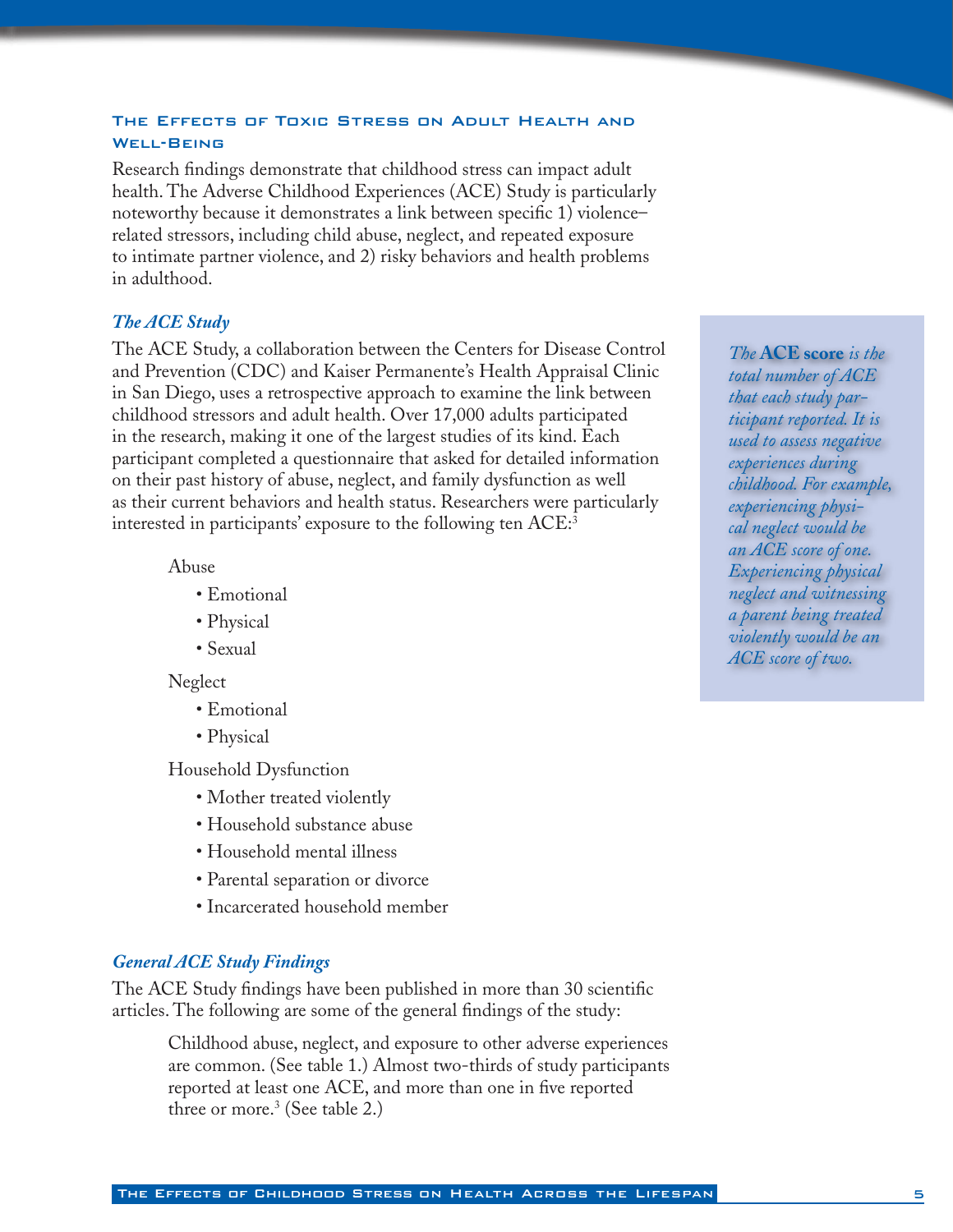The short- and long-term outcomes of ACE include a multitude of health and behavioral problems. As the number of ACE a person experiences increases, the risk for the following health outcomes also increases:<sup>3</sup>

- alcoholism and alcohol abuse
- · chronic obstructive pulmonary disease
- depression
- · fetal death
- illicit drug use
- · ischemic heart disease
- · liver disease
- · risk for intimate partner violence
- · multiple sexual partners
- · sexually transmitted diseases
- smoking
- · suicide attempts
- · unintended pregnancies

ACE are also related to risky health behaviors in childhood and adolescence, including pregnancies, suicide attempts, early initiation of smoking, sexual activity, and illicit drug use.<sup>3</sup>

As the number of ACE increases, the number of co-occurring health conditions increases.

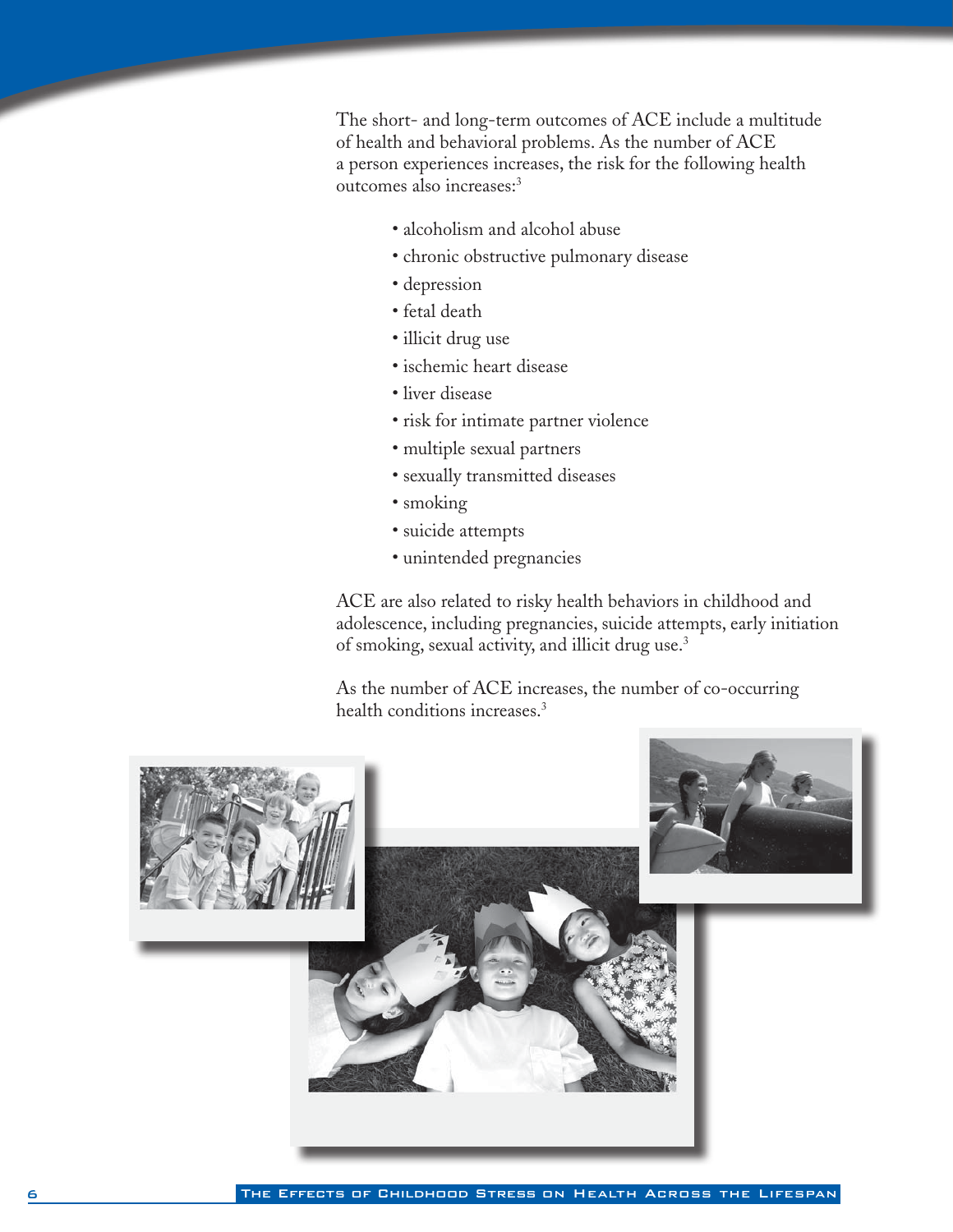| <b>ACE</b> Category      |                                                | Women<br>$(N = 9,367)$ | Men<br>$(N = 7,970)$ | <b>Total</b><br>$(N = 17, 337)$ |
|--------------------------|------------------------------------------------|------------------------|----------------------|---------------------------------|
| Abuse                    |                                                |                        |                      |                                 |
|                          | Emotional<br>Abuse                             | 13.1%                  | 7.6%                 | 10.6%                           |
|                          | Physical<br>Abuse                              | 27.0%                  | 29.9%                | 28.3%                           |
|                          | Sexual<br>Abuse                                | 24.7%                  | 16.0%                | 20.7%                           |
| Neglect                  |                                                |                        |                      |                                 |
|                          | Emotional<br>Neglect*                          | 16.7%                  | 12.4%                | 14.8%                           |
|                          | Physical<br>Neglect*                           | 9.2%                   | 10.7%                | 9.9%                            |
| Household<br>Dysfunction |                                                |                        |                      |                                 |
|                          | Mother<br>Treated<br>Violently                 | 13.7%                  | 11.5%                | 12.7%                           |
|                          | Household<br>Substance<br>Abuse                | 29.5%                  | 23.8%                | 26.9%                           |
|                          | Household<br>Mental<br><b>Illness</b>          | 23.3%                  | 14.8%                | 19.4%                           |
|                          | Parental<br>Separation<br><b>or</b><br>Divorce | 24.5%                  | 21.8%                | 23.3%                           |
|                          | Incarcerated<br>Household<br>Member            | 5.2%                   | 4.1%                 | 4.7%                            |

### *Table 1: Prevalence of Individual Adverse Childhood Experiences3*

\* Collected during the second survey wave only (N=8,667).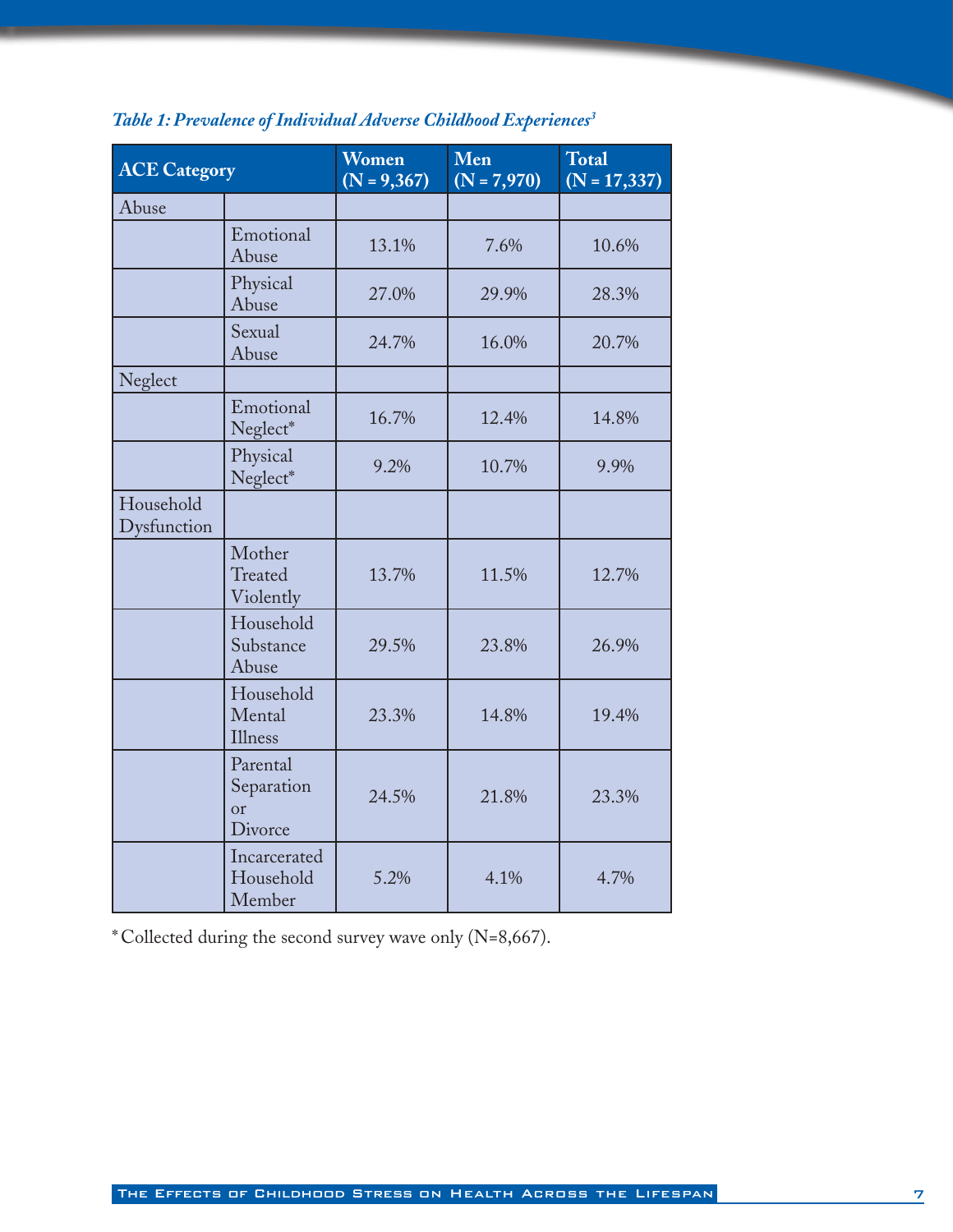### *Table 2: ACE Score3*

| <b>Number of Adverse Child-</b><br>hood Experiences (ACE<br>Score) | Women | Men   | <b>Total</b> |
|--------------------------------------------------------------------|-------|-------|--------------|
|                                                                    | 34.5% | 38.0% | 36.1%        |
|                                                                    | 24.5% | 27.9% | 26.0%        |
|                                                                    | 15.5% | 16.4% | 15.9%        |
|                                                                    | 10.3% | 8.6%  | 9.5%         |
| or more                                                            | 15.2% | 9.2%  | 12.5%        |

### *Violence-Related ACE Study Findings*

Findings from the ACE Study confirm what we already know—that too many people in the United States are exposed early on to violence and other childhood stressors. The study also provides strong evidence that being exposed to certain childhood experiences, including being subjected to abuse or neglect or witnessing intimate partner violence (IPV), can lead to a wide array of negative behaviors and poor health outcomes. In addition, the ACE Study has found associations between experiencing ACE and two violent outcomes: suicide attempts and the risk of perpetrating or experiencing IPV.3

The following section will summarize some of the ACE Study findings relevant to violence. Some findings relate to participants' past history of abuse, neglect, and IPV exposure, while others involve the link between ACE and adult behaviors and health status.

### *Child Maltreatment and its Impact on Health and Behavior*

- 25% of women and 16% of men reported experiencing child sexual abuse.4
- Participants who were sexually abused as children were more likely to experience multiple other ACE.4
- The ACE score increased as the child sexual abuse severity, duration, and frequency increased and the age at first occurrence decreased.<sup>4</sup>
- Women and men who experienced child sexual abuse were more than twice as likely to report suicide attempts.<sup>5</sup>
- A strong relationship was found between frequent physical abuse, sexual abuse, and witnessing of IPV as a child and a male's risk of involvement with a teenage pregnancy.<sup>6</sup>
- Women who reported experiencing four or more types of abuse during their childhood were 1.5 times more likely to have an unintended pregnancy at or before the age of twenty.7
- Men and women who reported being sexually abused were more at risk of marrying an alcoholic and having current marital problems.<sup>5</sup>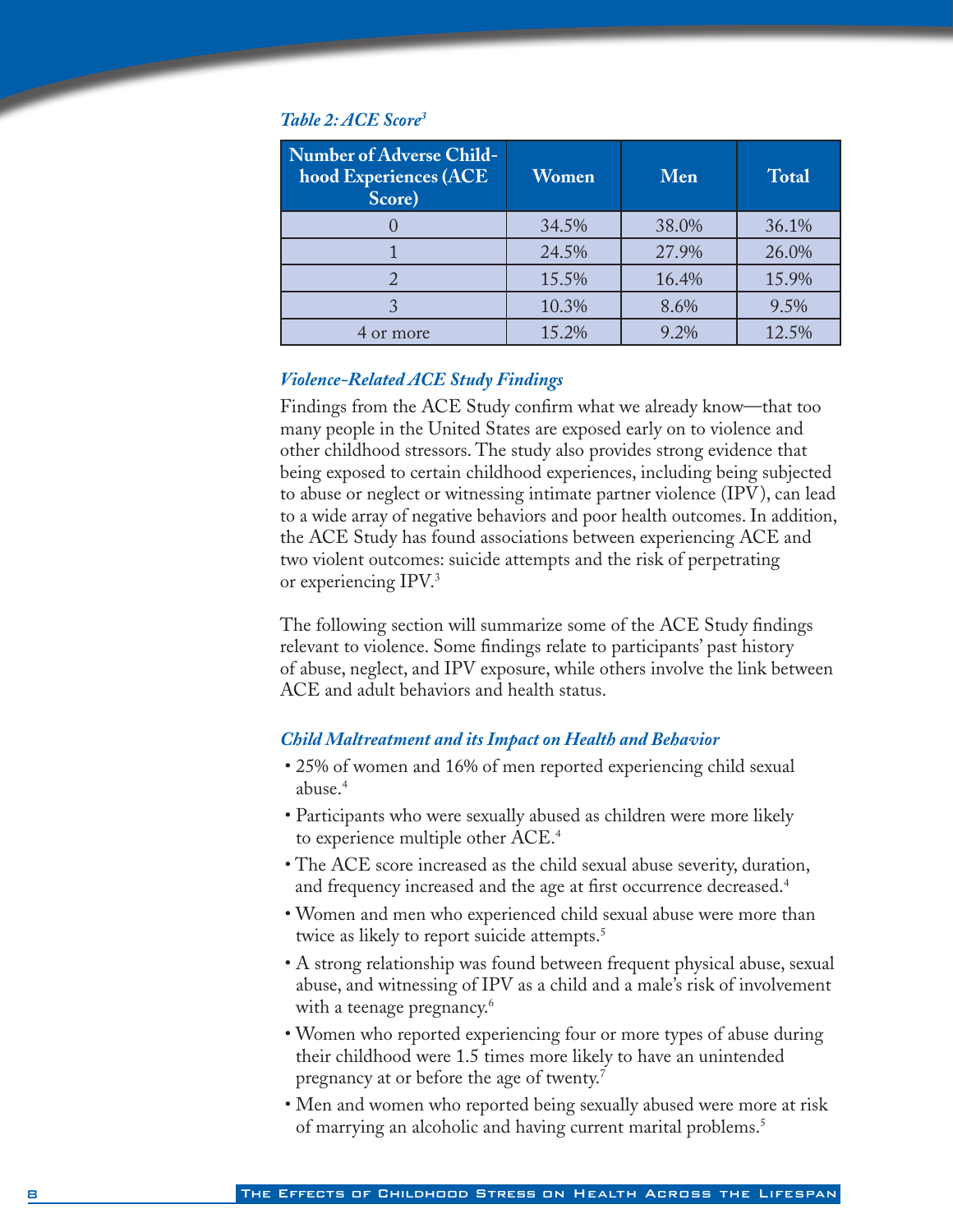### *Witnessing Intimate Partner Violence (IPV) as a Child and its Impact on Health and Behavior*

- Study participants who witnessed IPV were two to six times more likely to experience another ACE.<sup>8</sup>
- As the frequency of witnessing IPV increased, the chance of reported alcoholism, illicit drug use, IV drug use, and depression also increased.8
- Exposure to physical abuse, sexual abuse, and IPV in childhood resulted in women being 3.5 times more likely to report IPV victimization.<sup>9</sup>
- Exposure to physical abuse, sexual abuse, and IPV in childhood resulted in men being 3.8 times more likely to report IPV perpetration.<sup>9</sup>

### *The Link between ACE and Suicide Attempts*

- 3.8% of study participants reported having attempted suicide at least once.10
- Experiencing one ACE increased the risk of attempted suicide two to five times.<sup>10</sup>
- As the ACE score increased so did the likelihood of attempting suicide.<sup>10</sup> (See Figure 1.)
- The relationship between ACE and the risk of attempted suicide appears to be influenced by alcoholism, depression, and illicit drug use.<sup>10</sup>



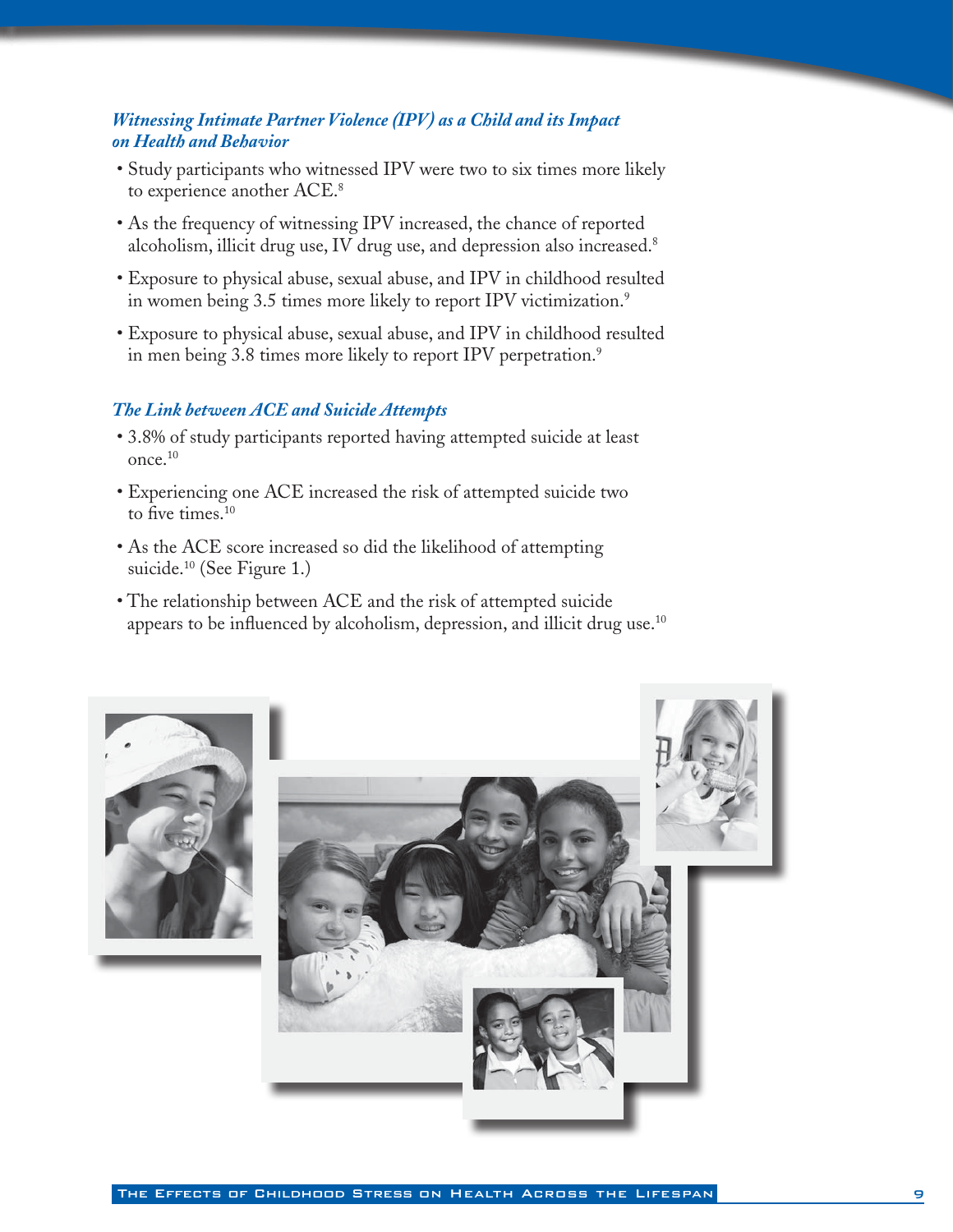

### *ACE and Associated Health Behaviors*

Associations were found between ACE and many negative health behaviors. A partial list of behaviors is included below. For a complete list, see the ACE Study web site at www.cdc.gov/nccdphp/ace/index.htm.

- Participants with higher ACE scores were at greater risk of alcoholism.<sup>11</sup>
- Those with higher ACE scores were more likely to marry an alcoholic.<sup>12</sup>
- Study participants with higher ACE scores were more likely to initiate drug use and experience addiction.<sup>13</sup>
- Those with higher ACE scores were more likely to have 30 or more sexual partners, engage in sexual intercourse earlier, and feel more at risk of contracting AIDS.14,15
- Higher ACE scores in participants were linked to a higher probability of both lifetime and recent depressive disorders.16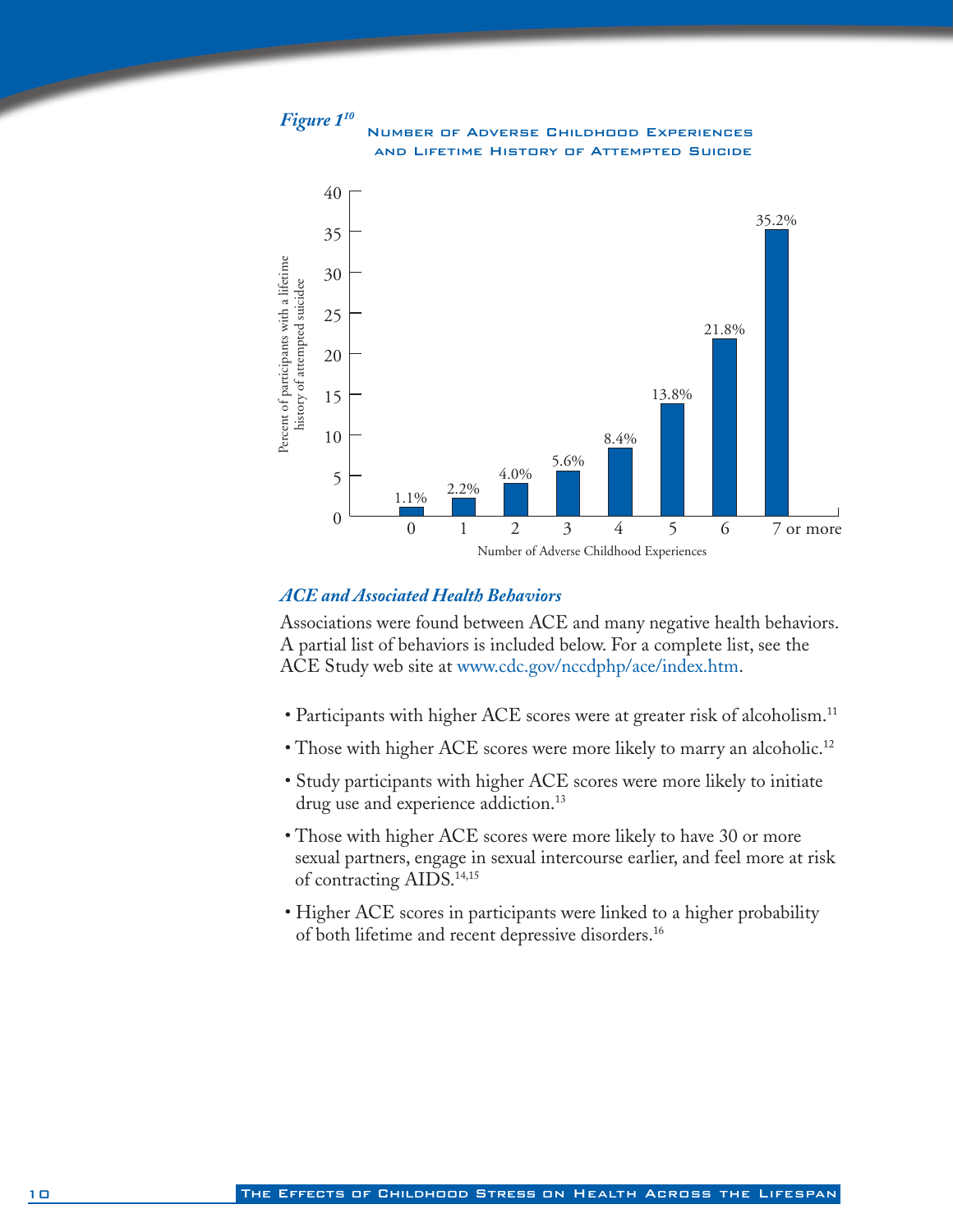#### Implications for Child Maltreatment Prevention

Child maltreatment is one example of toxic stress. CDC works to stop maltreatment, including abuse and neglect, before it initially occurs. Prevention of child maltreatment requires understanding the circumstances and factors that cause it. CDC uses a four-level social ecological model to better understand potential strategies for prevention. This model considers the complex interplay between individual, relationship, community and societal factors. (See Figure 2.)

#### Figure 2: The Social-Ecological Model



### **Individual Level Strategies**

### *Parent Education*

Educational programs that occur in group settings are used to reduce the risk factors and enhance the protective factors that are associated with the perpetration of child maltreatment. Often, these programs contain multiple components that include training on parenting topics (e.g., discipline), moderated discussions with the children, and facilitated parent-child interactions. This model provides parents with new skills and gives them an opportunity to apply the skills in a safe environment. There is some scientific research showing that programs of this type are effective. The evidence base continues to grow.<sup>18</sup>

Some of these parent education programs occur in clinical settings. For example, a hospital-based program has been developed to teach new parents about the dangers of violently shaking an infant. This program was found to reduce the rates of abusive head trauma to infants.19

### *Child Education*

Most schools in the United States provide curricula to help children avoid or report abuse. Research has shown that this method is effective in teach-

### **Risk Factor**

*A characteristic that increases the likelihood of a child becoming a victim of or a parent/caregiver becoming a perpetrator of abuse and/or neglect.*

### **Protective Factor**

*A characteristic that decreases the likelihood of a child becoming a victim of or a parent/ caregiver becoming a perpetrator of abuse and/or neglect because it provides a buffer against risk.*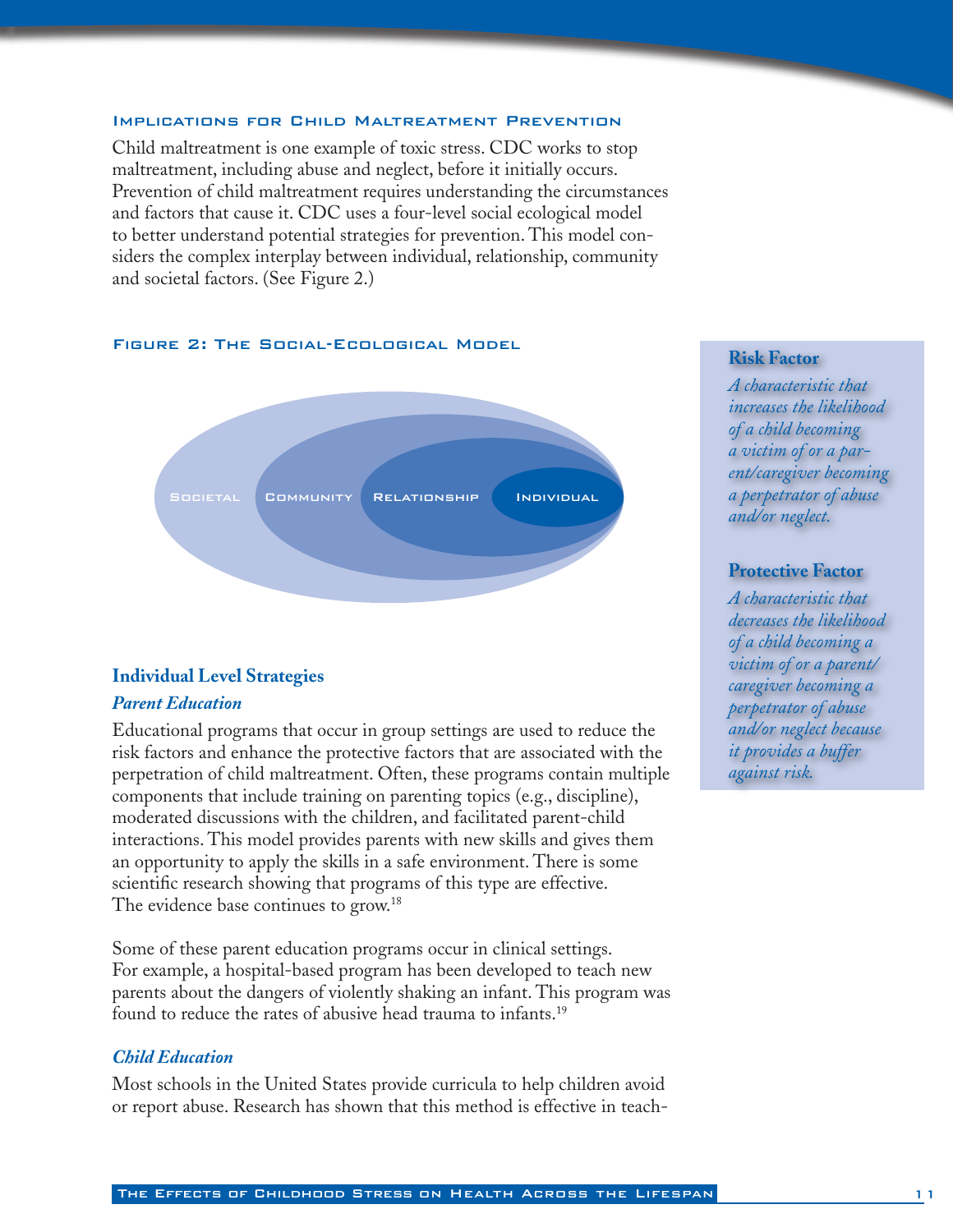ing children about safety and providing them with skills that may reduce their risk of abuse.18 However, the research has also shown that children are less likely to believe they are at risk from parents or caregivers, the same people who are most likely to abuse them.<sup>18</sup> Additional information is needed about how these skills transfer in abusive situations where the perpetrator is someone the child knows well and trusts.

### *Screening and Treatment*

The early identification and treatment of toxic stress, including child maltreatment, can lessen the associated long-term negative health and behavioral outcomes. Daycare providers, teachers, and other adults who interact frequently with children should have sufficient knowledge and skills to identify and care for children who have been exposed to traumatic childhood experiences. They should be familiar with support services to meet the needs of children whose problems cannot be adequately addressed by front-line staff.<sup>20</sup> Social service agencies that are responsible for investigating suspected cases of abuse and neglect should include a thorough assessment of a child's developmental status.<sup>20</sup> This assessment should include the measurement of cognitive, linguistic, emotional, and social competence.<sup>1</sup> Individuals who have experienced ACE should receive help. This may involve psychotherapy, theater workshops, movement therapy, hypnotherapy, expressive writing, diary programs or some combination.<sup>21</sup>

#### Relationship Level Strategies

### *Parent-Child Centers*

Parent training and education is often delivered within comprehensive parent-child centers. These centers provide a stable learning environment in which parents and their children can interact. Studies have found that families participating in these centers have lower levels of child maltreatment.<sup>22</sup>

### *Home Visitation*

This type of program involves trained personnel visiting families in their homes to deliver training, education, and support. The trained personnel can be nurses, social workers, paraprofessionals, or peers. Home visits often begin before birth and continue past a child's second birthday. These programs include training on prenatal and infant care as well as child development. They also enhance problem solving skills, assist with educational and work opportunities, and provide referrals to community services. A systematic review conducted by the non-federal Task Force on Community Preventive Services found that early childhood home visitation results in a 40% reduction in episodes of abuse and neglect.<sup>23</sup> Not all home visitation programs were found to be equally effective. Those deemed to be successful in preventing child maltreatment were specifically aimed at high-risk families, lasted two years or longer, and were conducted by professionals (as opposed to trained paraprofessionals).<sup>23</sup>

**Safe, Stable, and Nurturing Relationships: A Framework for Prevention**

*Children's experiences are defined through their relationships with parents, teachers, and other caregivers.17 Healthy relationships act as a buffer against traumatic childhood experiences. They are necessary to ensure the long-term physical and emotional well-being of children. CDC's platform for child maltreatment prevention includes the promotion of Safe, Stable, and Nurturing Relationships (SSNRs). The agency is in the process of defining SSNRs and undertaking a variety of related research and program activities.*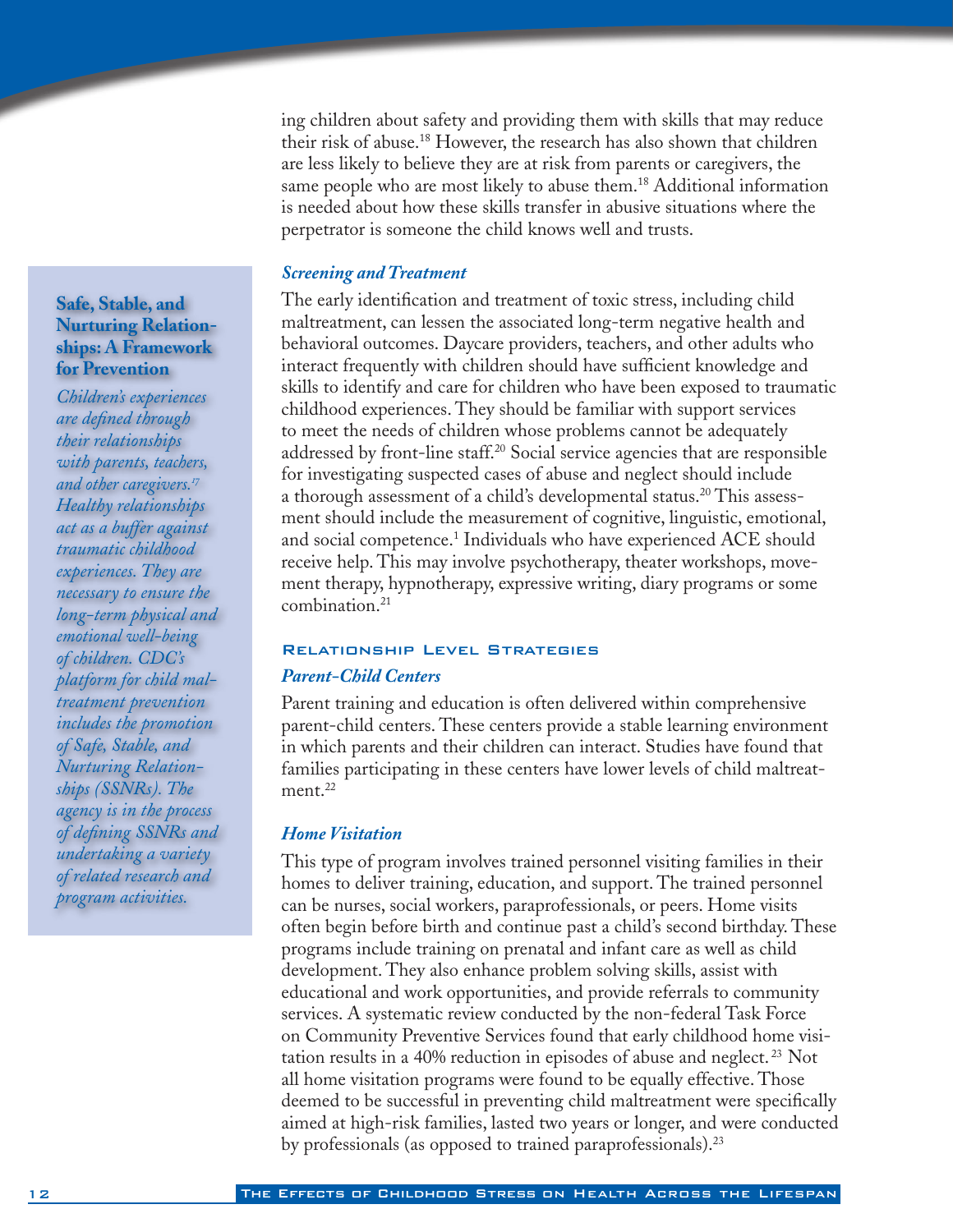### Community, Organizational, and Social Level **STRATEGIES**

### *Public Awareness Campaigns*

Public awareness campaigns have long been used as a prevention strategy for a variety of health issues, including child maltreatment. These campaigns include a variety of public service announcements involving television, radio, the Internet, print media, and billboards. Research has shown that these campaigns are effective in raising awareness about the existence of child maltreatment and its devastating impact on victims.18 However, there is not yet conclusive evidence to show that public awareness campaigns change the attitudes and behaviors of parents.18 Research in this area is ongoing.

### Using this Information

Many violence prevention practitioners are unaware of the research on toxic stress and Adverse Childhood Experiences. The following suggestions are meant to help CDC's partners make the case that stopping violence before it occurs can reduce risky behaviors, prevent chronic disease, and foster adult health.

### *1. Share Knowledge*

There are many ways you can share the research with your partners and constituents:

- Incorporate the research into presentations for professional and lay audiences.
- Invite a Subject Matter Expert to give a conference keynote address, participate in Grand Rounds, or provide staff training.
- Work with reporters to highlight the issue on the Internet, television, radio or in print media, including newspapers and magazines.
- Reference the research in scholarly journal articles.
- Use the data in a mayoral or gubernatorial proclamation to prevent child maltreatment or intimate partner violence.
- Work with local colleges and universities to incorporate the research into the curricula of psychology, nursing, medicine, social work, and public health programs.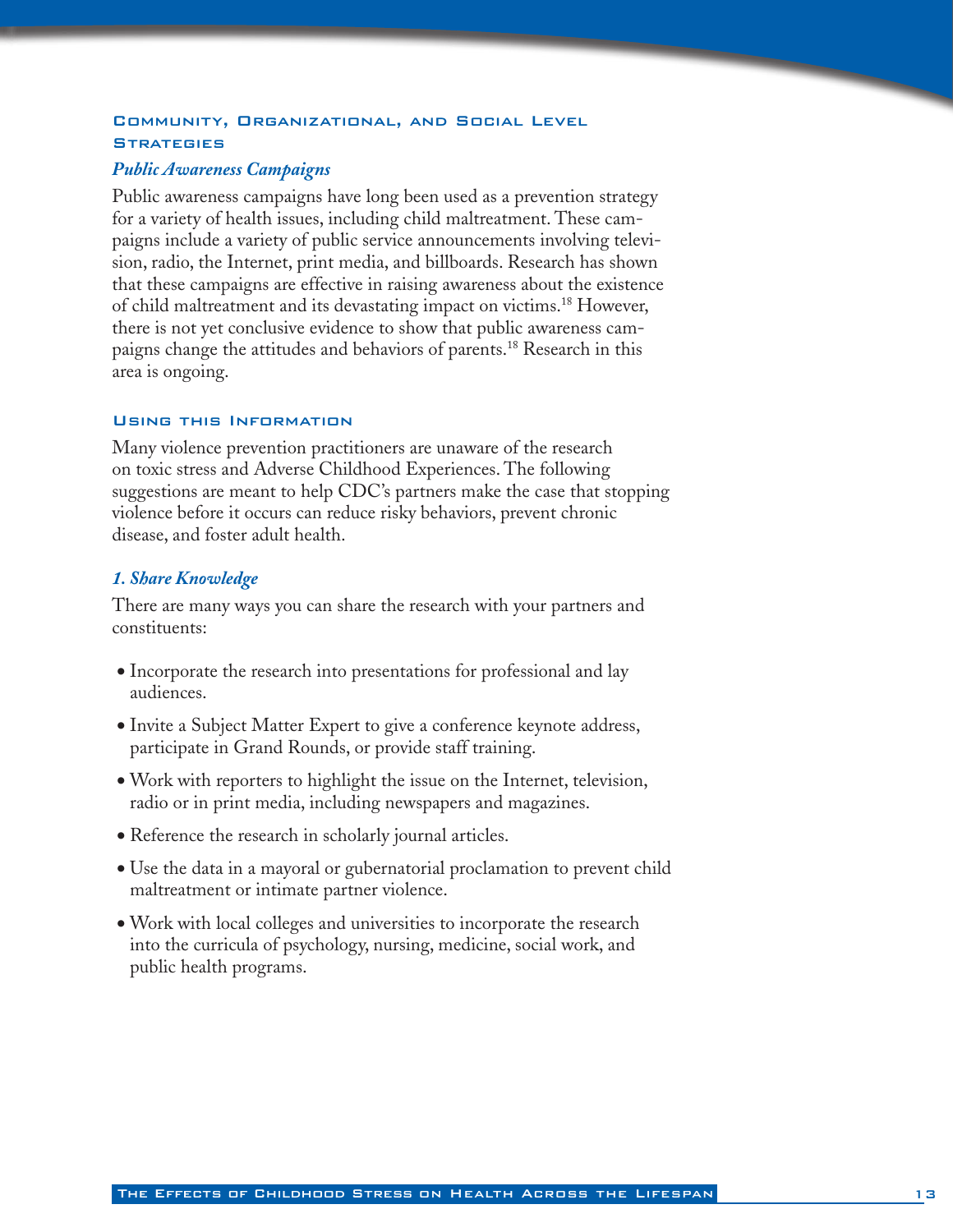### *2. Collect Data*

Survey instruments are available on-line (www.cdc.gov/NCCDPHP/ ACE/questionnaires.htm). These can be used to assess the prevalence of ACE in populations that are of interest to you. The data can be incorporated into any of the strategies mentioned in "Share Knowledge."

### *3. Secure Additional Resources*

The data can be incorporated into grant applications or used when other opportunities to secure additional resources become available. Several CDC partners have used the data to demonstrate that violence prevention leads to overall health and well-being.

### Additional Information

- The National Center for Injury Prevention and Control www.cdc.gov/ncipc
- The National Scientific Council on the Developing Child www.developingchild.net
- The Adverse Childhood Experiences (ACE) Study www.cdc.gov/nccdphp/ace/index.htm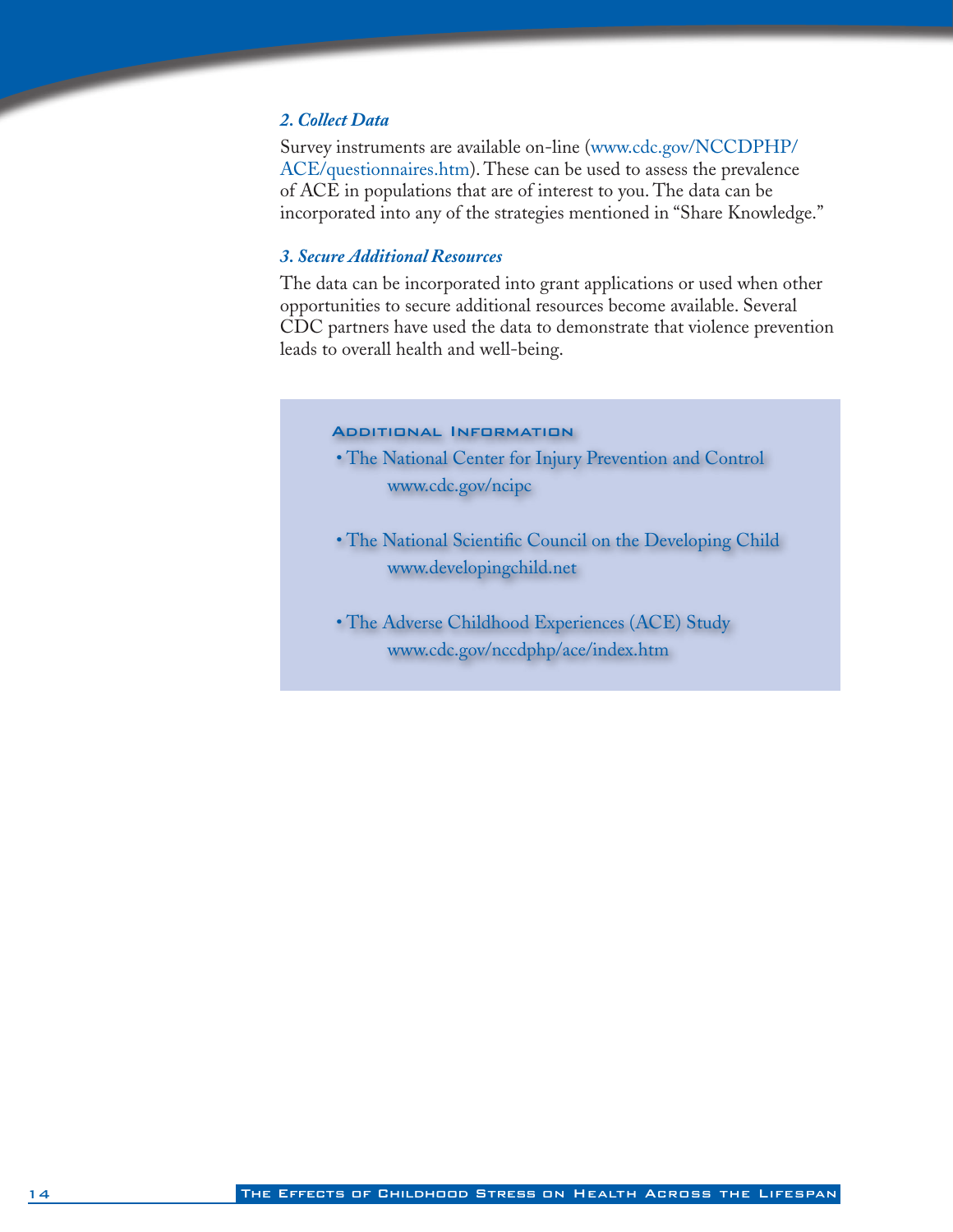#### **REFERENCES**

- 1. National Scientific Council on the Developing Child. Cambridge: The Council: 2005 [cited 2007 April 9]. Excessive stress disrupts the architecture of the developing brain. Working Paper No. 3. Available from: http://www.developingchild.net/pubs/wp/Stress\_Disrupts\_Architecture\_Developing\_Brain.pdf.
- 2. Finkelhor D, Ormrod, R, Turner H, Hamby S. The victimization of children and youth: a comprehensive, national survey. Child Maltreatment. 2005;10(1):5-25.
- 3. Centers for Disease Control and Prevention. Atlanta: CDC; 2006 [cited 2007 April 9]. Adverse Childhood Experiences Study Available from: http://www.cdc.gov/nccdphp/ace/index.htm.
- 4. Dong M, Anda RF, Dube SR, Giles WH, Felitti VJ. The relationship of exposure to childhood sexual abuse to other forms of abuse, neglect and household dysfunction during childhood. Child Abuse Negl. 2003;27(6):625–39.
- 5. Dube SR, Anda RF, Whitfield CL, Brown DW, Felitti VJ, Dong M, et al. Long-term consequences of childhood sexual abuse by gender of victim. Am J Prev Med. 2005;27(5):430–8.
- 6. Anda RF, Felitti VJ, Chapman DP, Croft JB, Williamson DF, Santelli JS, et al. Abused boys, battered mothers, and male involvement in teen pregnancy. Pediatrics. 2001;107(2), E19.
- 7. Dietz PM, Spitz AM, Anda RF, Williamson DF, McMahon PM, Santelli JS, et al. Unintended pregnancy among adult women exposed to abuse or household dysfunction during their childhood. JAMA. 1999;282(14):1359–64.
- 8. Dube SR, Anda RF, Felitti VJ, Edwards VJ, Williamson DF. Exposure to abuse, neglect and household dysfunction among adults who witnessed intimate partner violence as children: Implications for health and social services. Violence Vict. 2002;17(1):3–17.
- 9. Whitfield CL, Anda RF, Dube SR, Felitti VJ. Violent childhood experiences and the risk of intimate partner violence in adults: assessment in a large health maintenance organization. J Interpers Violence. 2003;18(2):166–85.
- 10. Dube SR, Anda RF, Felitti VJ, Chapman D, Williamson DF, Giles WH. Childhood abuse, household dysfunction and the risk of attempted suicide throughout the life span: findings from the Adverse Childhood Experiences Study. JAMA. 2001;286(24):3089–96.
- 11. Anda RF, Whitfield CL, Felitti VJ, Chapman D, Ewards VJ, Dube SR, et al. Adverse childhood experiences, alcoholic parents, and later risk of alcoholism and depression. Psychiatr Serv. 2002;53(8):1001–9.
- 12. Dube SR, Anda RF, Felitti VJ, Edwards VJ, Croft JB. Adverse childhood experiences and personal alcohol abuse as an adult. Addict Behav. 2002;27(5):713–25.
- 13. Dube SR, Felitti VJ, Dong M, Chapman DP, Giles WH, Anda RF. Childhood abuse, neglect and household dysfunction and the risk of illicit drug use: the Adverse Childhood Experience Study. Pediatrics. 2003;111(3):564–72.
- 14. Dube SR, Felitti VJ, Dong M, Giles WH, Anda RF. The impact of adverse childhood experiences on health problems: evidence from four birth cohorts dating back to 1900. Prev Med. 2003;37(3):268–77.
- 15. Hillis SD, Anda RF, Felitti VJ, Marchbanks PA. Adverse childhood experiences and sexual risk behaviors in women: a retrospective cohort study. Fam Plann Perspect. 2001;33:206–211.
- 16. Chapman DP, Whitfield CL, Felitti VJ, Dube SR, Edwards VJ, Anda RF. Adverse childhood experiences and the risk of depressive disorders in adulthood. J Affect Disord. 2004;82(2):217– 25.
- 17. National Scientific Council on the Developing Child. Cambridge: The Council: 2004 [cited 2007 april 9]. Young children develop in an environment of relationships. Working Paper No. 1. Available from: http://www.developingchild.net/pubs/wp/Young\_Children\_Environment\_ Relationships.pdf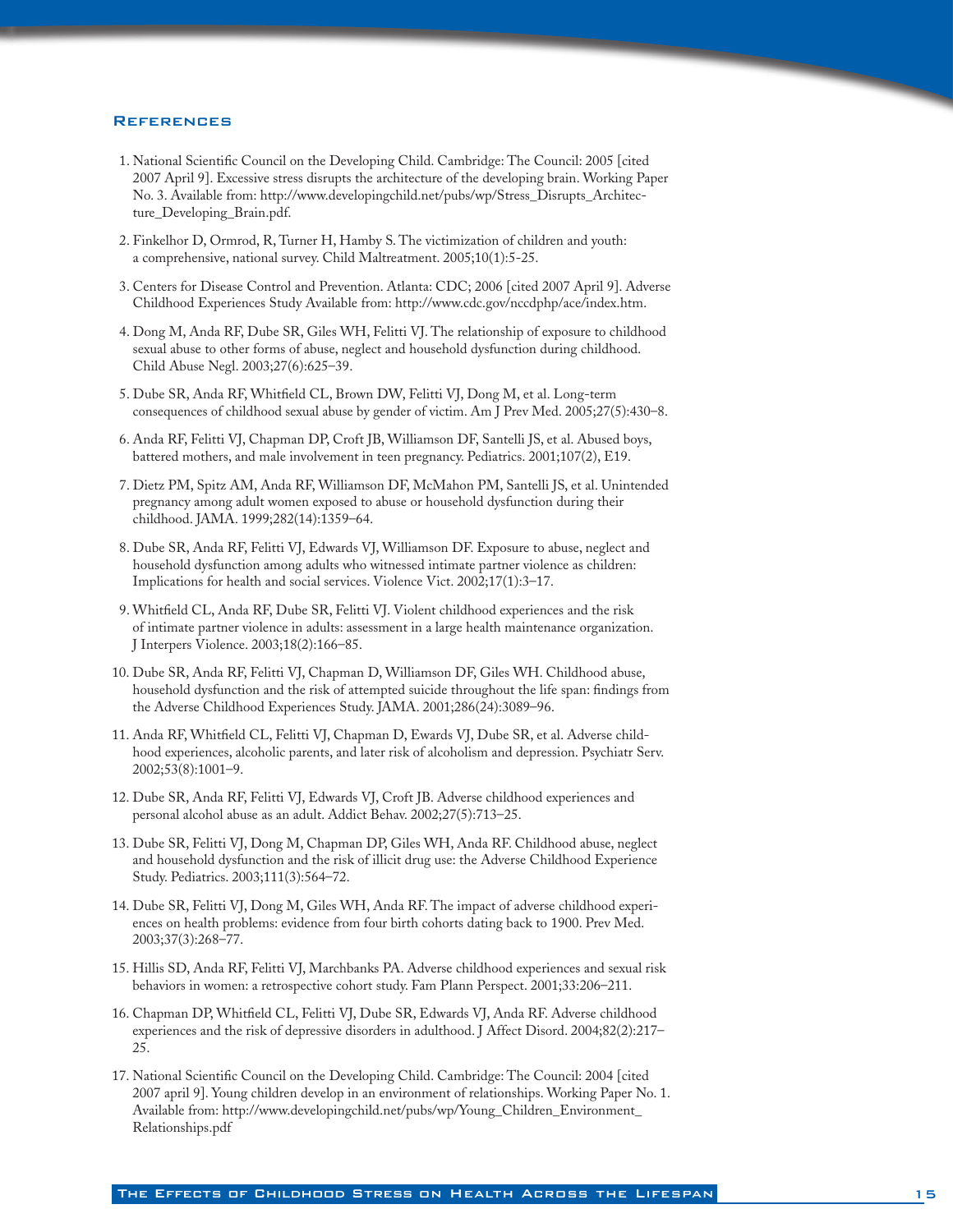- 18. Daro D, McCurdy K. Interventions to prevent child maltreatment. In: Doll L, Bonzo S, Sleet D, Mercy J, Hass E, editors. Handbook of Injury and Violence Prevention. New York: Springer; 2007.p.137-56.
- 19. Dias MS, Smith K, deGuehery K, Mazur P, Li V, Shaffer ML. Preventing abusive head trauma among infants and young children: a hospital-based, parent education program. Pediatrics. 2005;115(4):470-7.
- 20. National Scientific Council on the Developing Child. Cambridge: The Council: 2006 [cited 2007 April 9]. Children's emotional development is built into the architecture of their brains. Working Paper No. 2. Available from: http://www.developingchild.net/pubs/wp/Childrens\_ Emotional\_Development\_Architecture\_Brains.pdf.
- 21. Edwards VJ, Anda RF, Felitti VJ, Dube SR. Adverse childhood experiences and health-related quality of life as an adult. In: K. Kendall-Tackett, editor. Victimization and Health. Washington, D.C.: American Psychological Association;2003.
- 22. Reynolds AJ, Temple JA, Ou SR. School-based early intervention and child well-being in the Chicago longitudinal study. Child Welfare. 2003;82:633-56.
- 23. Centers for Disease Control and Prevention. First reports evaluating the effectiveness of strategies for preventing violence: early childhood home visitation and firearms laws. Findings from the Task Force on Community Preventive Services. MMWR 2003; 52(No. RR-14):1-9.